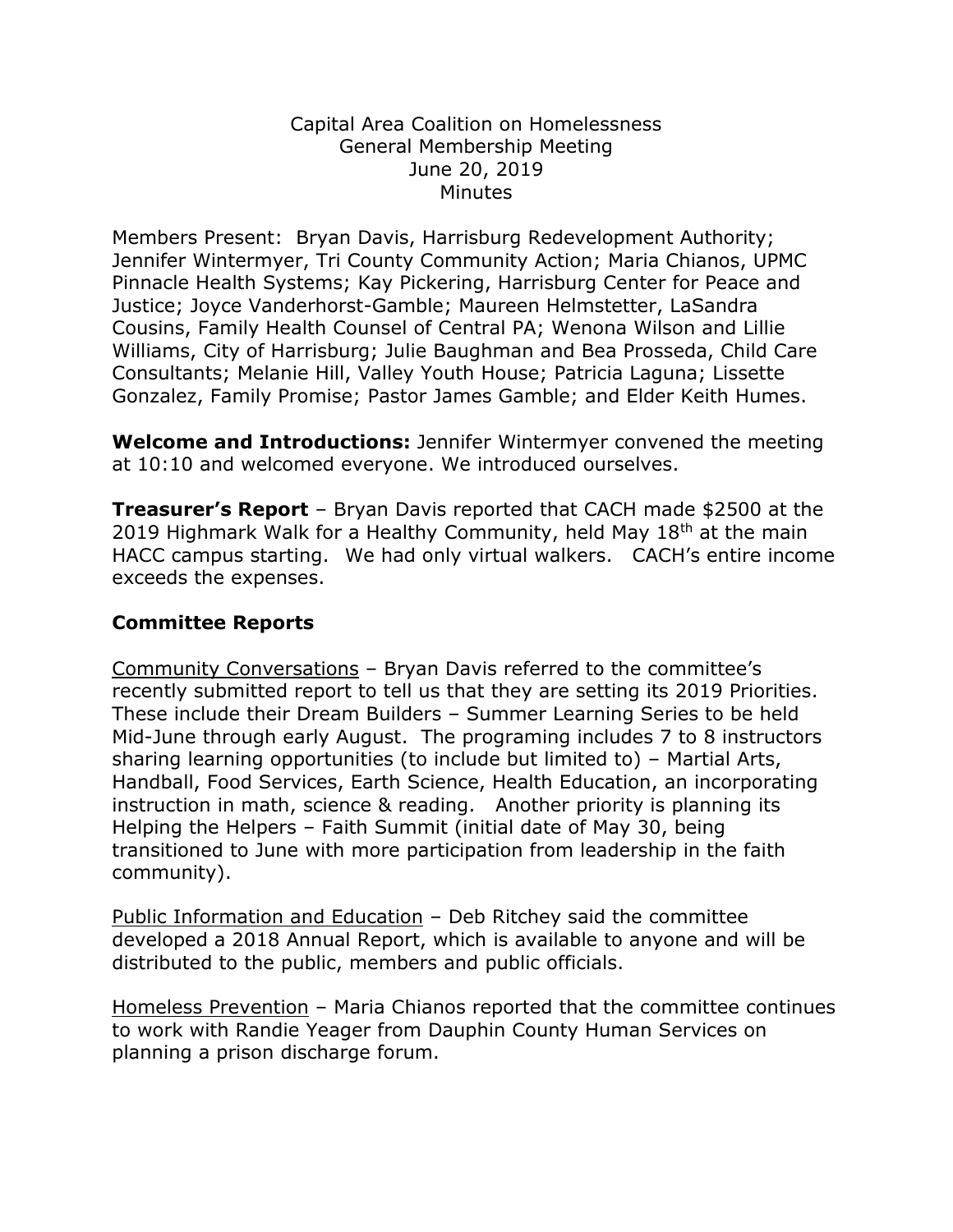Service Delivery/Data Collection – Kay Pickering told us that the committee wants to meet with the Dauphin County Assistance Office to discuss obstacles to homeless people accessing benefits and other work obstacles. Many members of the committee attended the May 29 PATH-funded training on trauma-informed care. Efforts continue to reconvene the caseworker's sub-committee.

Homeless Youth – Melanie Hill reported that Valley Youth House (VYH) plans to expand its program serving youth aging out of foster care. Support will be available to help them graduate from high school. The transitional living program will serve 12 youth. VYH is working with THRIVE to provide residential services for 18 months. At this time, seven homeless youth are housed. VYH conducts outreach in Northern Dauphin County. Other program efforts include collaborating with the LBGT Center to do HIV testing. UPMC is participating in the hiring of staff that will do this work. VYH's outreach program will be monitored by the U.S. Department of Health and Human Services (HHS) in July. Marilyn Bellesfield said she enjoyed the article about VYH in the Burg publication.

Housing – Bryan Davis told us the placement of homeless people is taking place in the new 811 housing. There are issues to be resolved regarding getting back to eligible people on the Coordinated Entry wait list and case review. We discussed other 811 housing in the community that is different from this newer 811 housing.

Coordinated Entry and Assessment Referral – Deb Ritchey described the committee's efforts to date. Bryan Davis said the next step is to consider the structure and technical support for this single point-of-contact model. Further development on the HMIS will be required. One goal is to have more agencies using HMIS. We discussed the no wrong door we currently use which now has the benefits of CCU's expanded outreach. Kay Pickering asked about the status of the updated "Where to go for help" and its usefulness for the people she works with. Dauphin County is working on issuing a 2019 "Where to go…" Printing this booklet is expensive and the issue. Jennifer Wintermyer promoted the use of 211 for all services.

Planning and Resource Development – Jennifer Wintermyer told us that this committee's goals are to strengthen CACH's structure and its 2019 Continuum of Care application. They are reviewing CACH's bylaws and developing a service agreement between HRA and CACH. Other goals based on the consolidated plan include coordinating the support that CACH is often asked for in the form of support letters to funders and building capacity.

**CCIMS –** Deb Ritchey cited specific numbers from the Systems Performance Measures, the federal report submitted by CACH to HUD. The numbers were for the length of time of homelessness, first time homeless, and other